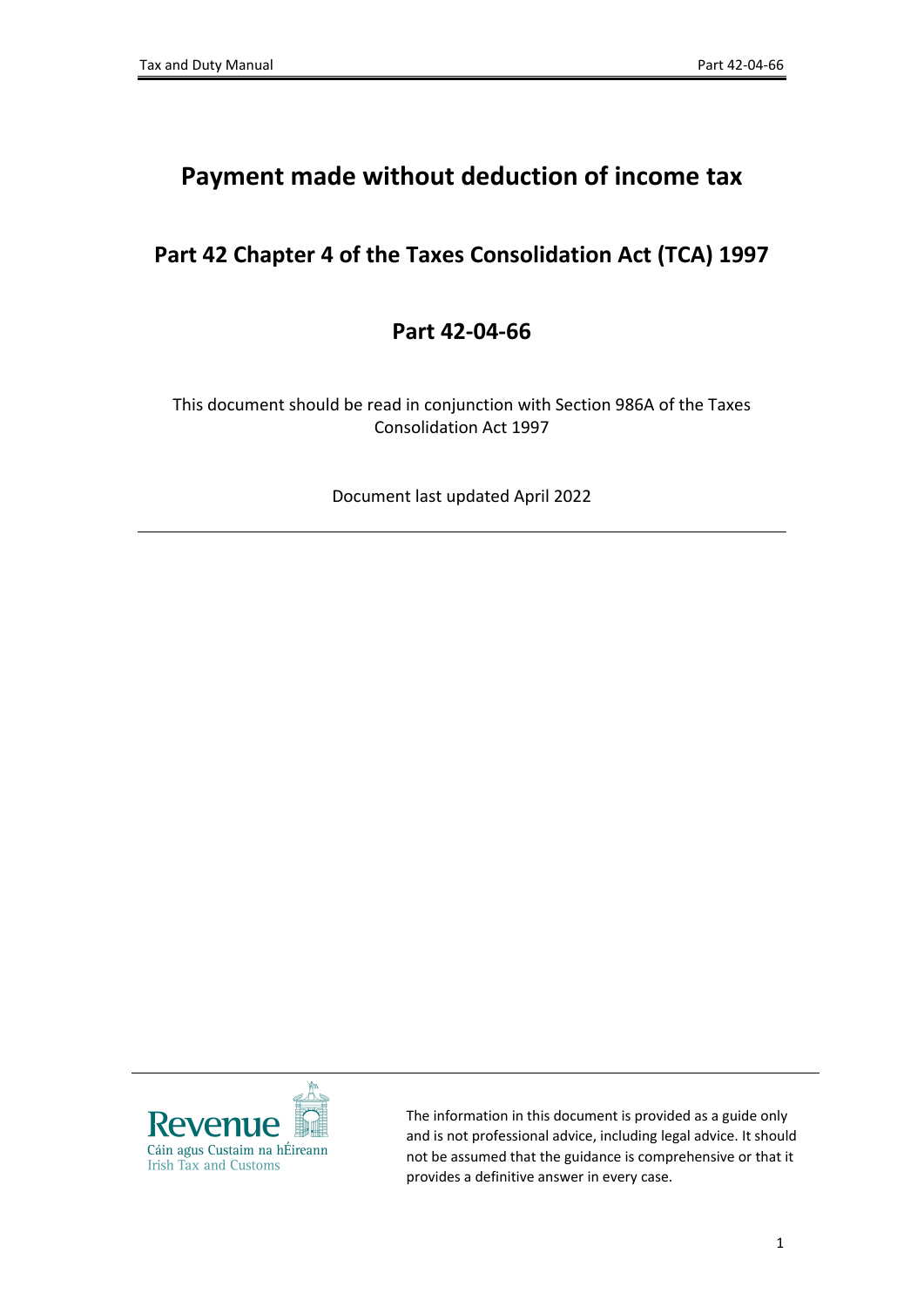## **Table of Contents**

| 2.  |                                                           |  |
|-----|-----------------------------------------------------------|--|
| 2.1 |                                                           |  |
| 3.  |                                                           |  |
| 3.1 |                                                           |  |
| 3.2 |                                                           |  |
| 4.  |                                                           |  |
| 5.  | Specific circumstances where re-grossing does not apply10 |  |
| 6.  |                                                           |  |
|     |                                                           |  |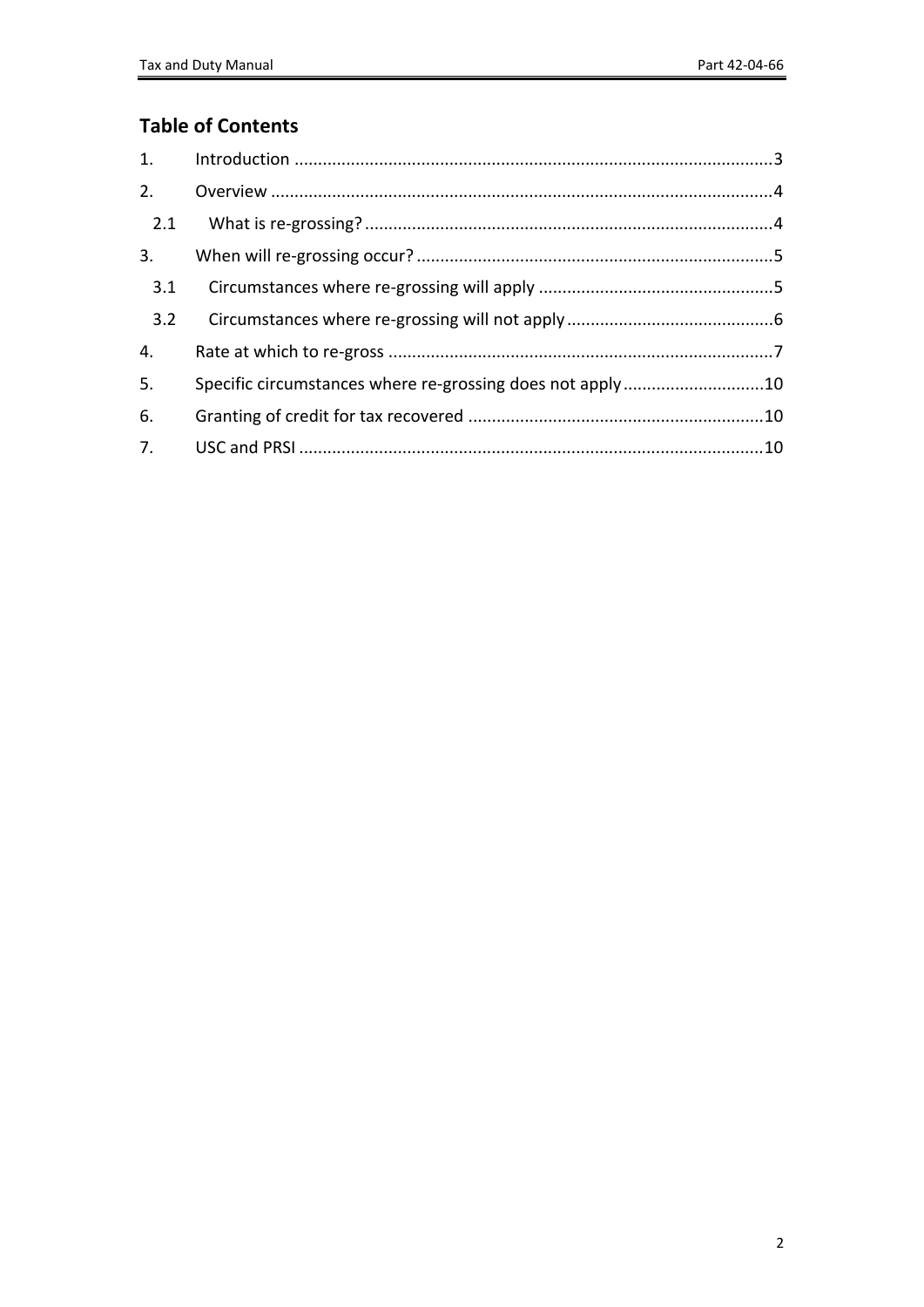# <span id="page-2-0"></span>1. Introduction

Section 77 and Paragraph 4(f) of Schedule 1 to the Finance Act 2017 introduced a new section - Section 986A into the Taxes Consolidation Act 1997. Section 986A is designed to address the non-operation of PAYE. It applies with effect from 1 January 2018, in respect of the tax years 2018 et seq., in certain circumstances where an employer makes a payment of emoluments to an employee or director but fails to deduct and remit tax on the emoluments as required under the PAYE system of tax deduction.

Section 58(1)(u) of the Finance Act 2018 introduced **subsection (4)** which provides that re-grossed income under section 986A is chargeable on the employee as Schedule E (employment) income.

This manual explains the circumstances in which re-grossing will apply or will not apply and the rate at which to re-gross.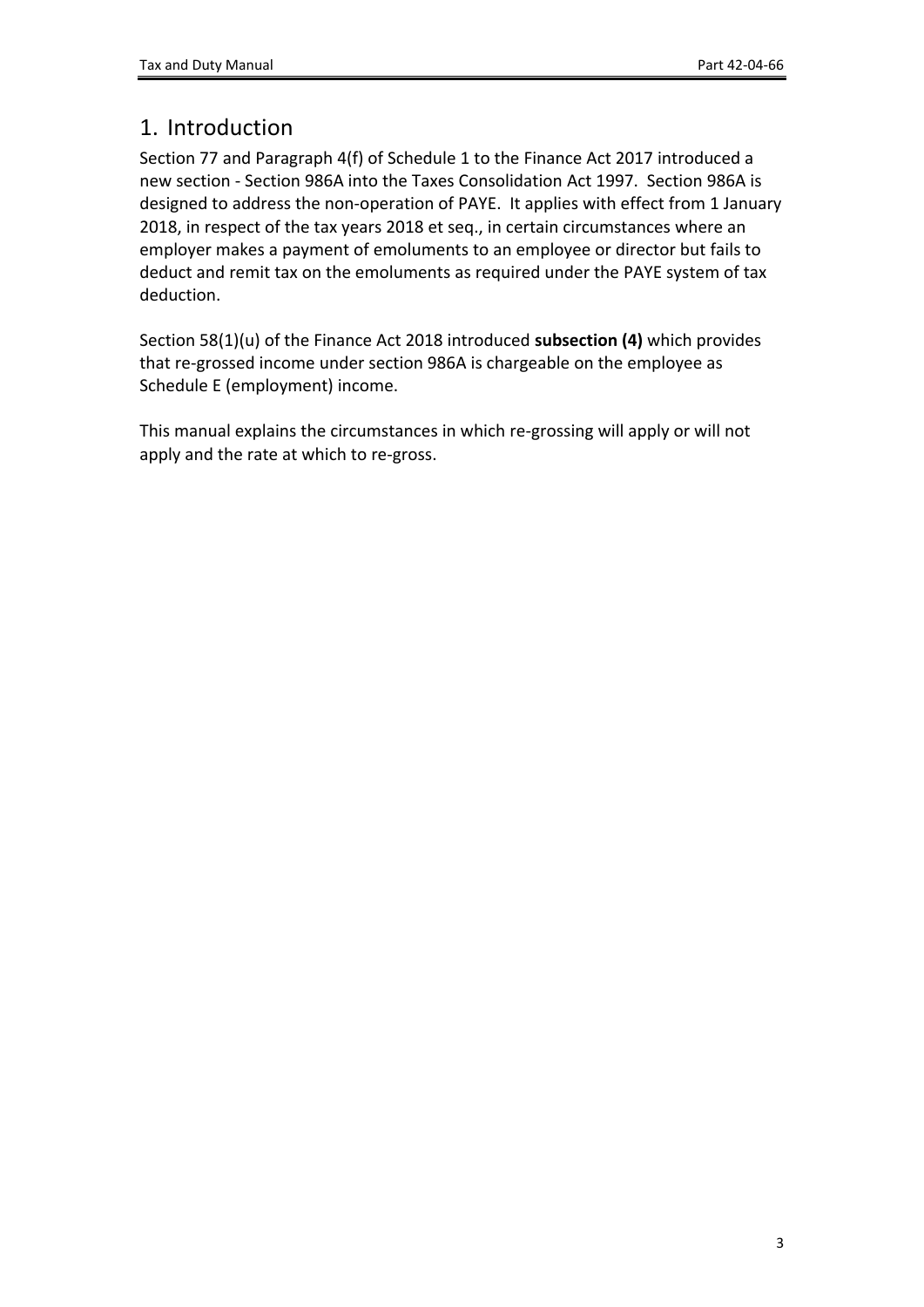# <span id="page-3-0"></span>2. Overview

Employers who fail to operate statutory PAYE obligations may obtain a payroll cost advantage at the expense of the Exchequer. In addition, the non-operation of the PAYE system may confer an unfair tax advantage on those who receive their emoluments, or part of the emoluments, without PAYE deductions.

Income tax, USC and PRSI collected under the PAYE system are 'fiduciary taxes' and there is a statutory obligation on an employer to deduct and remit the appropriate amounts to the Collector-General. In that context, it should be noted that the employer's obligation to remit the appropriate tax exists even in circumstances where the employer fails to make the necessary deductions from emoluments paid.

## <span id="page-3-1"></span>2.1 What is re-grossing?

The term "re-grossing" refers to the computation of a notional gross pay amount that would have given rise to the actual amount paid after deduction of tax. In cases falling within the provisions of section 986A the employer is liable to pay the amount of tax due in respect of the re-grossed amount of the emoluments (see examples).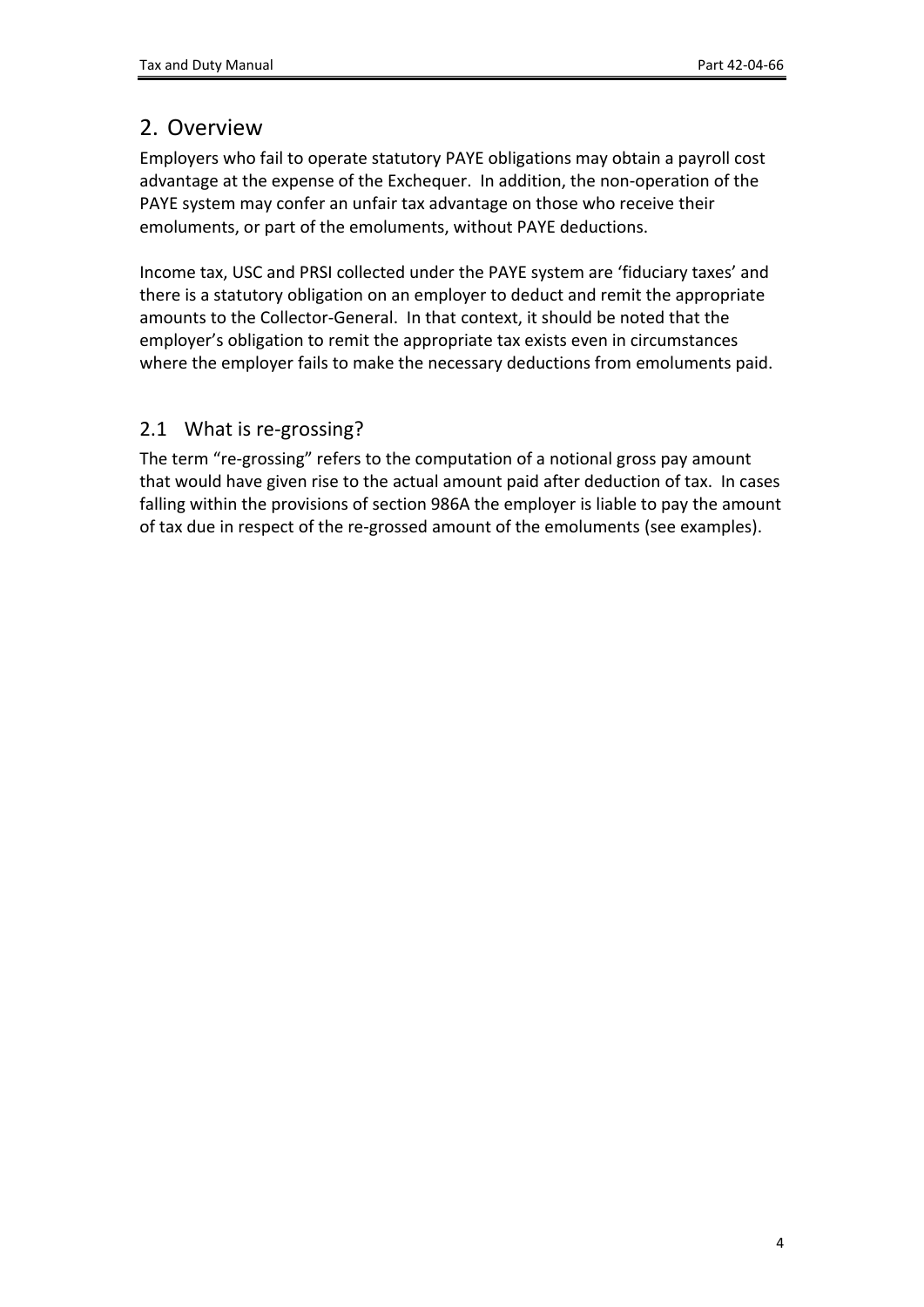# <span id="page-4-0"></span>3. When will re-grossing occur?

## <span id="page-4-1"></span>3.1 Circumstances where re-grossing will apply

Re-grossing will apply where:

 there is **total** non-operation of PAYE by an employer in respect of emoluments to an employee (e.g. all payments to an employee have been paid gross, i.e. without PAYE deductions),

or

- an employer disguises the payment of emoluments. This includes, for example,
	- o describing emoluments as
		- invoice payments,
		- advertising expenses, etc.,
	- o and also includes the payment of emoluments from cash sales or other receipts, discounts or credits, which are omitted from the employer's books or records and, in respect of which, there may be additional tax liabilities (VAT, income tax, corporation tax).

Note: Emoluments include benefits and perquisites.

#### **Example 1**

Mary is employed by ABC DAC but her earnings are not taxed by ABC DAC under the PAYE system. Instead, Mary is simply paid "off the books" in cash.

As there is total non-operation of PAYE by ABC DAC in respect of Mary's earnings, the payments to her will be treated as a payment of a net amount after deduction of income tax. The net amount is to be re-grossed by reference to the applicable income tax rate.

### **Example 2**

John is employed by XYZ DAC. He is paid on a weekly basis and this income is taxed under the PAYE system. However, John also does overtime, and the overtime is paid in cash to him from unrecorded cash sales. In this case, the employer has disguised by omission the payment of those emoluments and is liable to pay tax on those amounts on a re-grossed basis. The net amount is to be re-grossed by reference to the applicable income tax rate. In these circumstances, it is likely that XYZ DAC will also have tax issues in relation to its undisclosed profits and potentially a VAT liability.

### **Example 3**

Jennifer is employed by STU DAC. She is paid a monthly round sum car allowance, but STU DAC processes the payments in the payroll as tax free travel expenses. Revenue conduct a compliance intervention and the company is advised that these cash payments are subject to tax under the PAYE system. Following completion of the compliance intervention however, the employer continues to classify these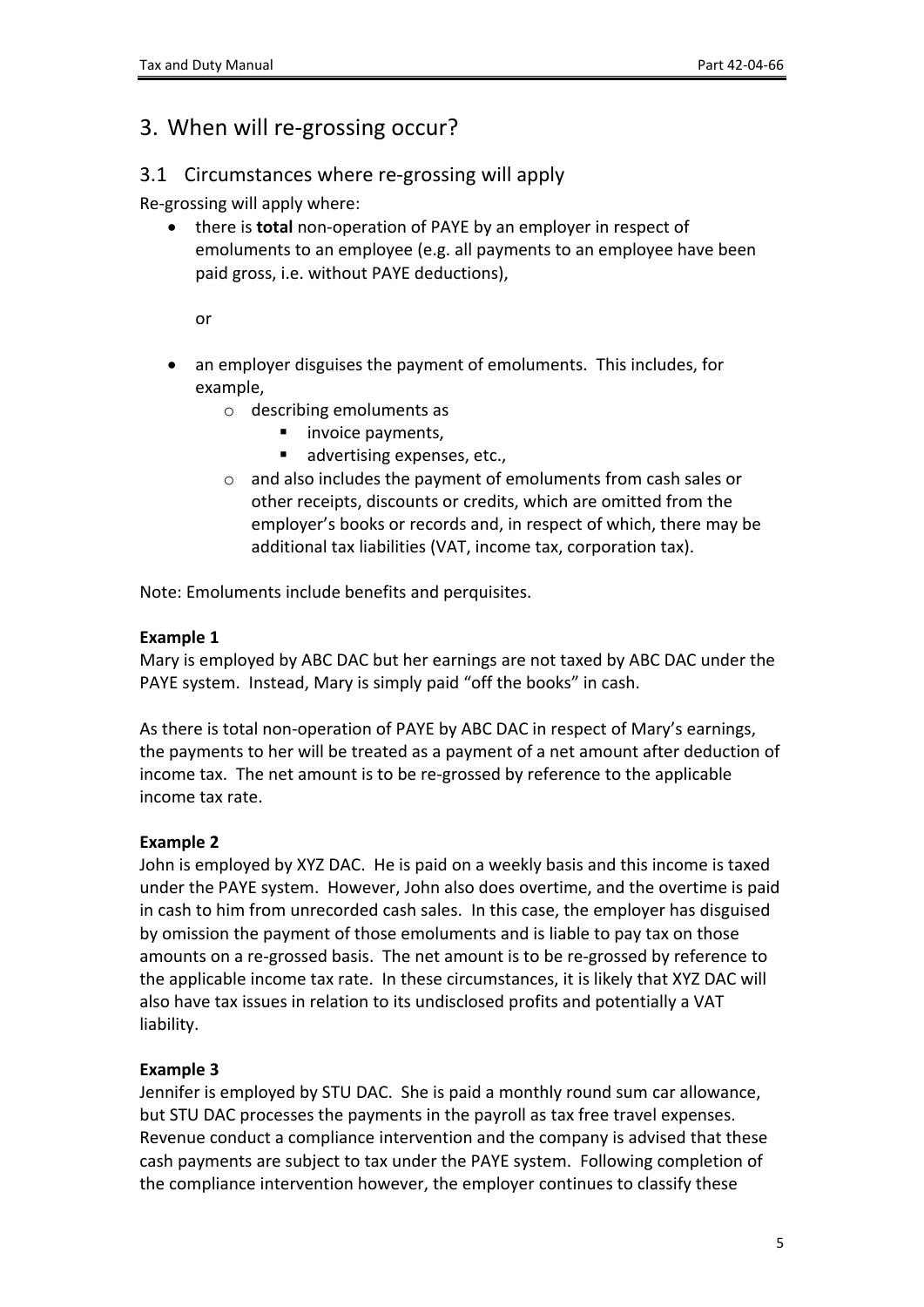payments as tax free travel expenses. As STU DAC is now knowingly misclassifying the emoluments as tax free expenses, the employer is disguising the nature of the emoluments in its records. The emoluments are therefore to be re-grossed by reference to the applicable income tax rate.

The following material is either exempt from or not required to be published under the Freedom of Information Act 2014.

[…]

## <span id="page-5-0"></span>3.2 Circumstances where re-grossing will not apply

Re-grossing will be the default position only in the circumstances outlined in Paragraph 3.1. However, section 986A is not intended for situations where genuine or innocent mistakes or errors happen in payroll.

Complete failure to operate PAYE in respect of an employee (i.e. "off the books" employees) will not generally be considered to be a genuine error.

#### **Example 4**

Leo is employed by PQR DAC and his employer has taxed his income under the PAYE system. On occasion, Leo has taken a taxi to work and the employer has reimbursed Leo with this cost. As this payment does not meet the requirement of being "expenses incurred wholly, exclusively and necessarily in the performance of the employee's duties", the payment should have been taxed on Leo as an emolument. PQR DAC assumed that payment could be made gross. This may be an innocent mistake by the employer and, where the caseworker is satisfied that it was an innocent mistake, re-grossing should not apply. In that scenario, the employer is liable for income tax on the cost of the taxi fares at the employee's highest rate, together with USC and PRSI.

#### **Example 5**

Martha is employed by FGH DAC. She is paid on a weekly basis and this income is taxed under the PAYE system. Martha is also provided with a company vehicle and the vehicle is available for her private use. Therefore, a benefit-in-kind (BIK) charge arises. FGH DAC do not operate PAYE in respect of the BIK. Revenue conduct a compliance intervention and the company is advised that PAYE should be operated in respect of the BIK. Re-grossing should not apply where the caseworker is satisfied that the employer has not disguised, by omission or otherwise, the benefit or the nature of the benefit in its books and records.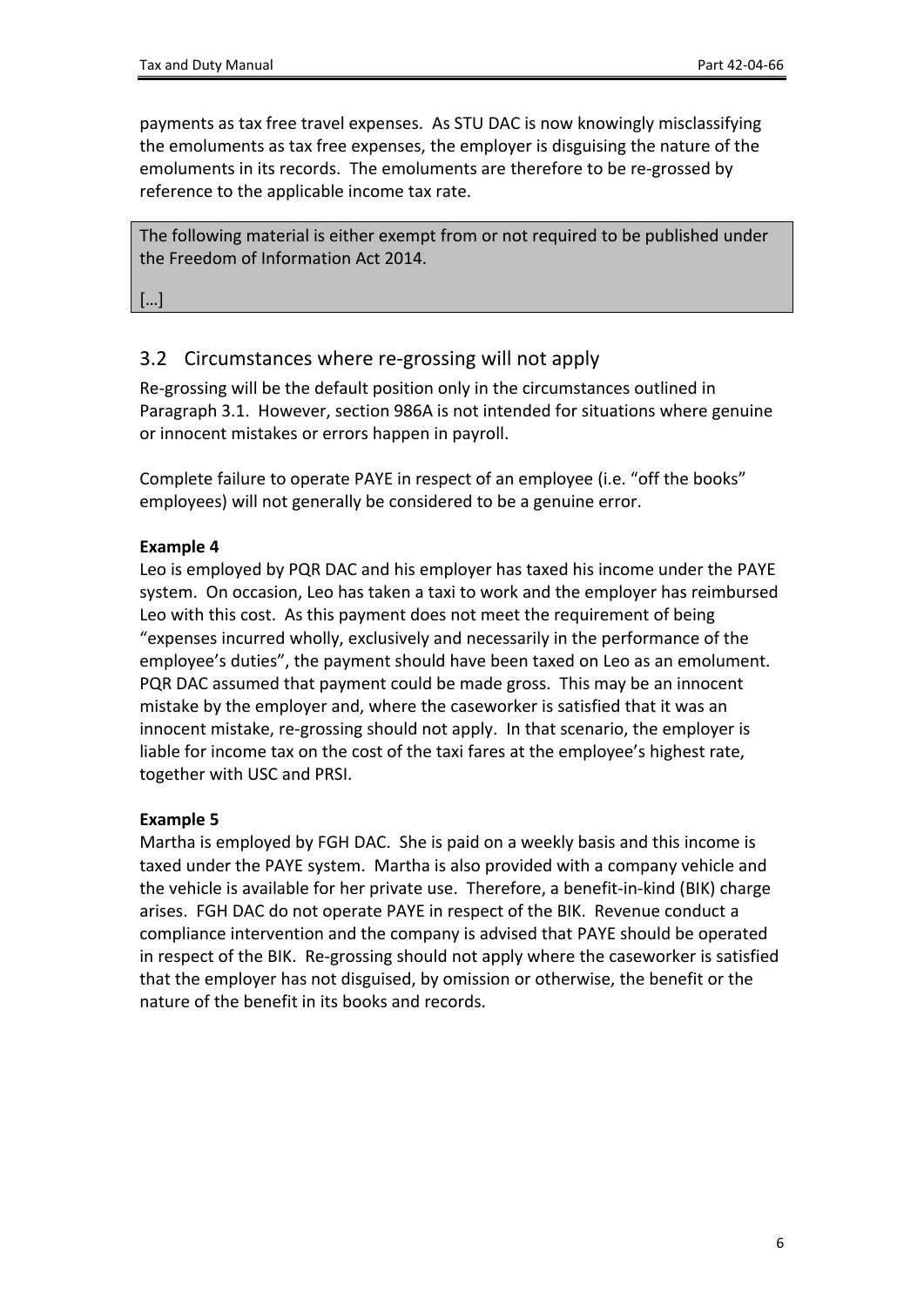## <span id="page-6-0"></span>4. Rate at which to re-gross

Re-grossing will be applied to untaxed emoluments taking account of emoluments that have been subject to PAYE, if any.

For the tax year 2019 et seq., where, at the date the payment was made, a relevant RPN has been sent to or made available to the employer, the information on that notification is used to calculate the tax to be deducted. In circumstances where a RPN has not been received by or made available to the employer the emergency basis of deduction applies.

For the tax year 2018 only, the appropriate certificate of tax credits and standard rate cut-off point held by the employer at the date the payment was made is used to calculate the tax to be deducted. In the absence of a tax credit certificate, the emergency tax provisions apply.

The following material is either exempt from or not required to be published under the Freedom of Information Act 2014.

[…]

**Note - figures have been rounded to the nearest decimal in the following examples.**

#### **Example 6**

An employer has operated PAYE on an employee's emoluments. The employee's standard rate income tax band and tax credits have been fully utilised against emoluments of €45,000 comprising salary and benefits. During a compliance intervention, an additional disguised payment of €1,000 has been identified and regrossing is to apply. The calculation of the liability (using 2021 rates and thresholds) is:

|                                          |                              |     | €     |
|------------------------------------------|------------------------------|-----|-------|
| Actual payment to employee               |                              |     |       |
| Re-grossed amount (1,000 / (100% - 40%)) |                              |     | 1,667 |
| Income Tax                               | 1,667 x 40%                  |     | 667   |
| <b>PRSI</b>                              | 1,667 x 11.05% (employer)    | 184 |       |
|                                          | 1,667 x 4% (employee)        | 67  | 251   |
| <b>USC</b>                               | 1,667 x 4.5% (income between |     |       |
|                                          | €20,687 and €70,044)         |     | 75    |
| Total due                                |                              |     | 993   |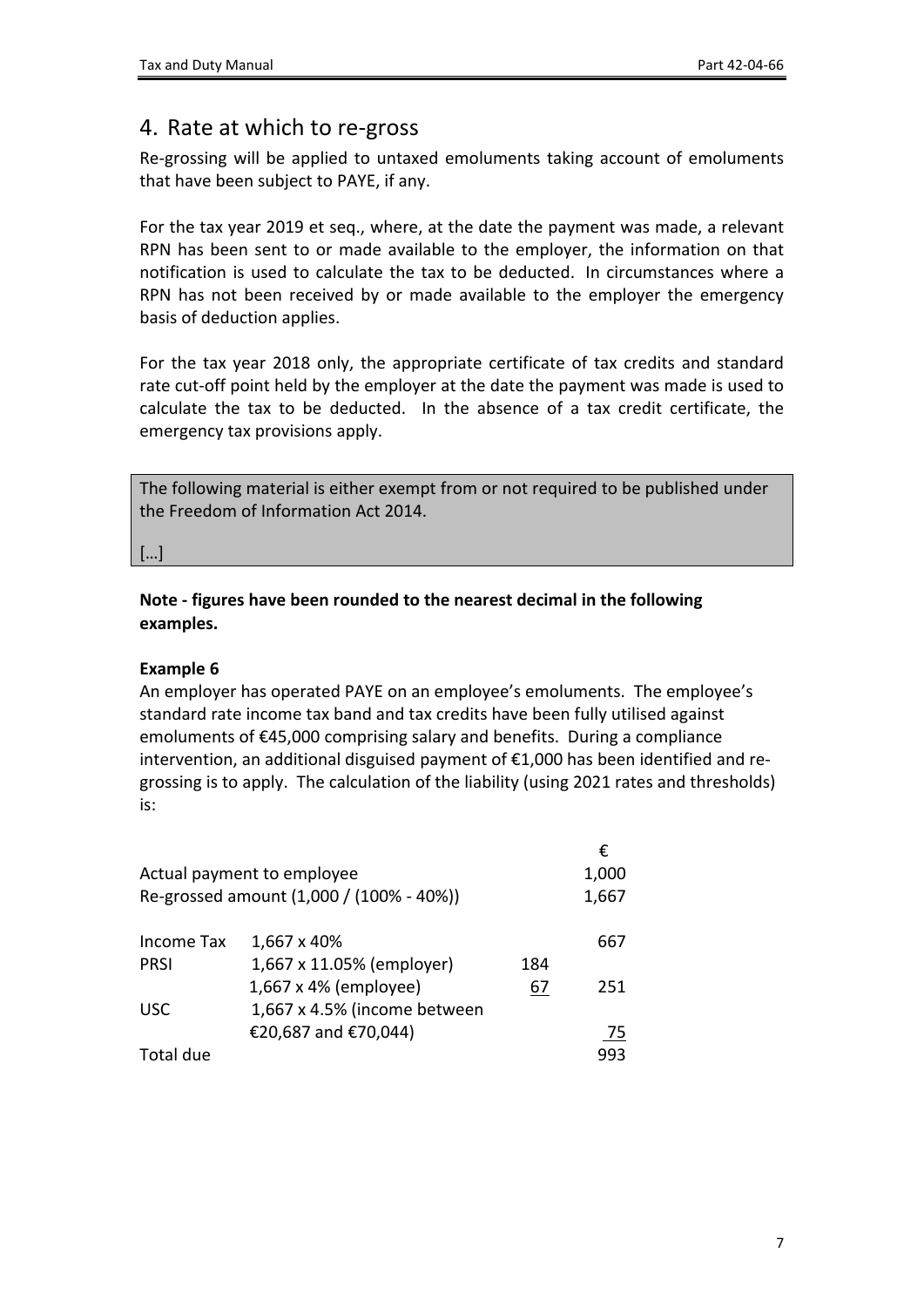#### **Example 7**

An employer has operated PAYE on an employee's emoluments for 2021 of €35,000 consisting of salary and benefits. The employee's standard rate income tax band for the year is €35,300. During a compliance intervention, an additional disguised payment of €1,000 has been identified and re-grossing is to apply.

As €35,000 of this person's total standard rate income tax band of €35,300 has already been utilised against salary and benefits, any additional income up to €300 will be liable to income tax at the standard rate (€35,300 – €35,000 = €300). Therefore, when the disguised payment is re-grossed, only €300 of this re-grossed amount is liable to income tax at the standard rate and the excess is liable to income tax at the higher rate.

€300 is the equivalent of €240 re-grossed at the standard rate of income tax (i.e. €300, the gross amount x (100%-20%) = €240, the net amount). Therefore, of the total €1,000 disguised payment that is to be re-grossed, €240 of this is re-grossed at the standard rate of income tax. The balance of  $\epsilon$ 760 (i.e.  $\epsilon$ 1,000 –  $\epsilon$ 240) is regrossed at the higher rate of income tax, giving a re-grossed figure of €1,267. Taken together, the total re-grossed payment is  $\text{\textsterling}300 + \text{\textsterling}1,267 = \text{\textsterling}1,567$ .

€

The calculation of the liability is:

|                            |                                |     | t     |  |  |
|----------------------------|--------------------------------|-----|-------|--|--|
| Actual payment to employee |                                |     |       |  |  |
| Re-grossed amount          |                                |     |       |  |  |
|                            | $240 / (100\% - 20\%) = 300$   |     |       |  |  |
|                            | $760 / (100\% - 40\%) = 1,267$ |     | 1,567 |  |  |
| Income Tax                 | 300 x 20%                      | 60  |       |  |  |
|                            | 1,267 x 40%                    | 507 | 567   |  |  |
| <b>PRSI</b>                | 1,567 x 11.05% (employer)      | 173 |       |  |  |
|                            | 1,567 x 4% (employee)          | 63  | 236   |  |  |
| <b>USC</b>                 | 1,567 x 4.5% (income between   |     |       |  |  |
|                            | €20,687 and €70,044)           |     | 71    |  |  |
| Total due                  |                                |     | 874   |  |  |

In this example, as a result of the employee's recorded income being adjusted upwards for the re-grossed payment, the employee has moved from being a standard rate taxpayer to a higher rate taxpayer.

### **Example 8**

A company car has been provided to an employee. However, the employer has incorrectly recorded the cost of the company car as a staff entertainment expense in its books and records and has not operated PAYE on the benefit. The Revenue caseworker is of the view that this is not a genuine or innocent error and the provisions of section 986A apply to the disguised payment. The cash equivalent of the car is €8,100 (original market value of €27,000 x 30%). Assuming the individual is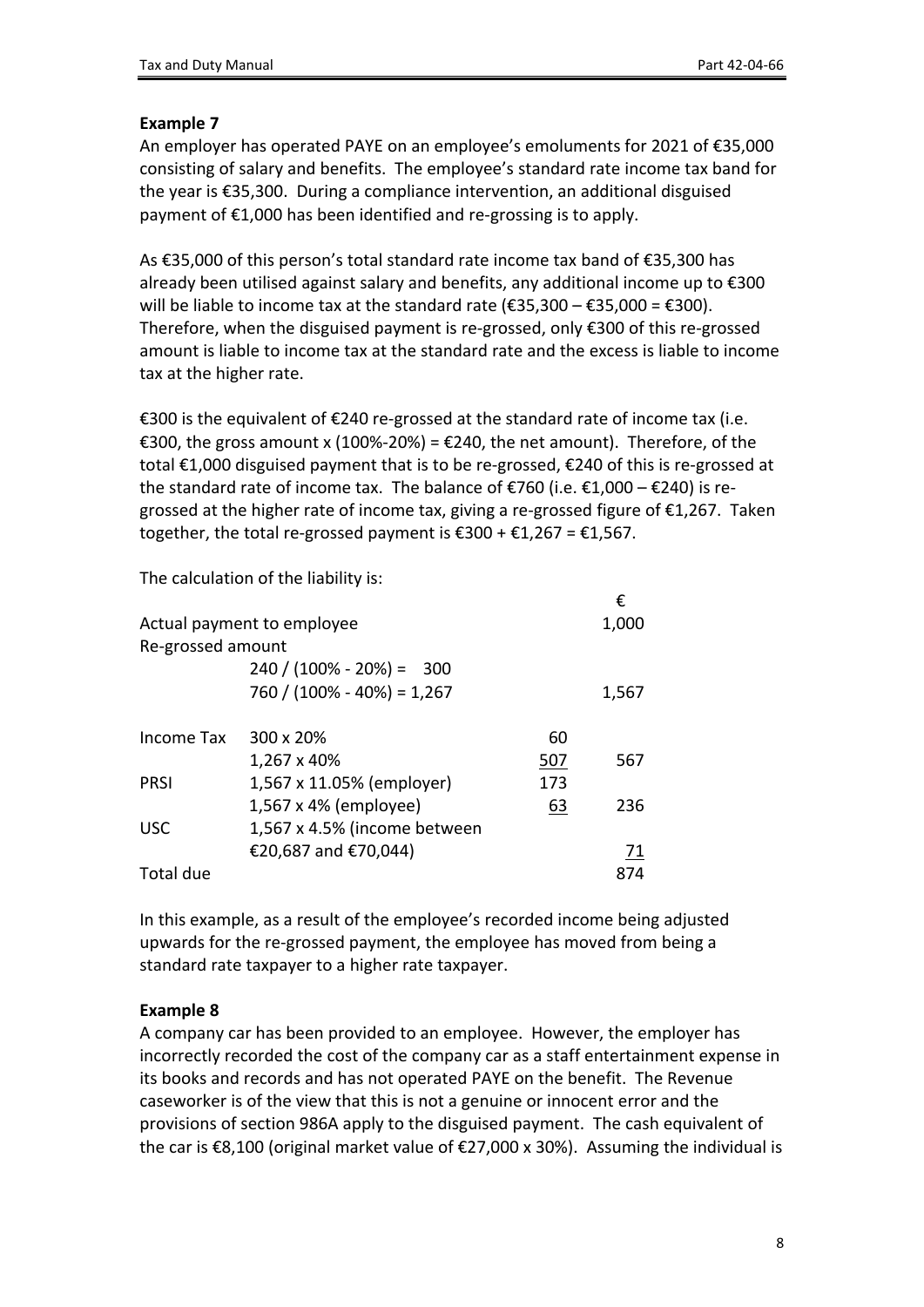liable to income tax at the higher rate, the calculation of the liability is (using 2021 rates and thresholds):

|                                  | Value of Benefit - Cash Equivalent                                                                                                              |       | €<br>8,100          |
|----------------------------------|-------------------------------------------------------------------------------------------------------------------------------------------------|-------|---------------------|
| Amount of Income Tax<br>tax      | The taxable amount less income tax equals the<br>value of the benefit which the recipient would<br>be entitled to after the deduction of income |       |                     |
| $(8,100 / (100\% - 40\%))^*40\%$ |                                                                                                                                                 |       | 5,400               |
| Taxable amount                   | The taxable payment equals the value of the<br>benefit plus the amount of income tax                                                            |       | 13,500              |
| Income Tax<br><b>PRSI</b>        | 13,500 x 40%<br>13,500 x 11.05% (employer)                                                                                                      | 1,492 | 5,400               |
| <b>USC</b>                       | 13,500 x 4% (employee)<br>13,500 x 4.5% (income between                                                                                         | 540   | 2,032               |
| Total due                        | €20,687 and €70,044)                                                                                                                            |       | <u>608</u><br>8,040 |